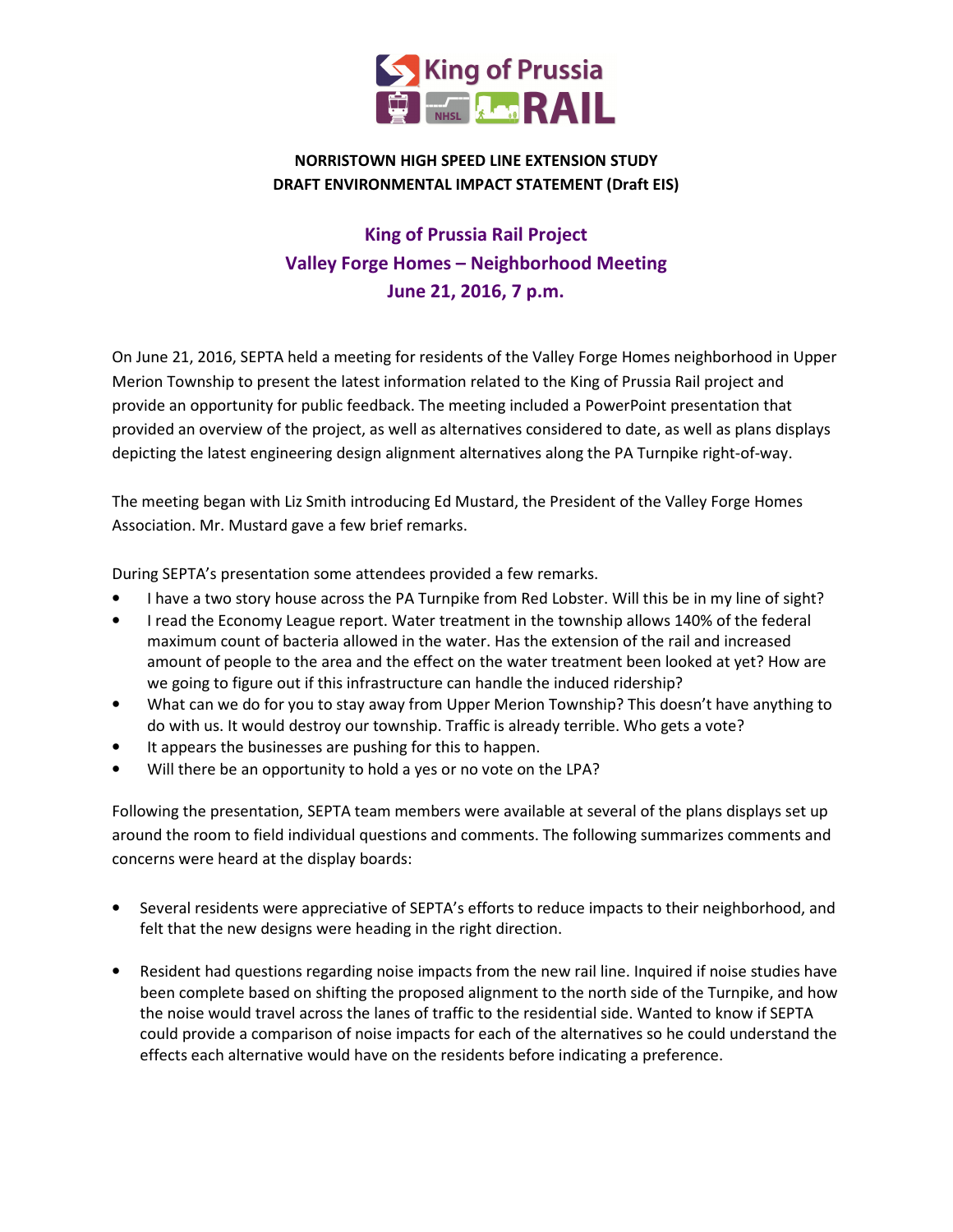KOP Rail Valley Forge Homes – Neighborhood Meeting Summary June 21, 2016 Page 2

- Inquired about potential impacts the proposed project could have on their home during construction and during operations, and who would be responsible for repairs. Indicated they have a pool in their backyard, and want to ensure any changes to the bedrock or water table won't have a negative impact to their property. Inquired if the current condition of their property can be documented prior to construction, and if compensation for potential repairs post-construction would be available. Also suggested project engineers repair current flooding issues on the ballfields if the project is built on the north side.
- Resident inquired about the timing of future activities. I provided an overview of the current schedule for environmental clearance, design and construction.
- Resident stated she didn't agree with other assessments that the project would increase crime and bring the wrong element to the community. She believes that workers traveling to King of Prussia to work low-wage jobs at the Mall or retail outlets likely live in north Philadelphia and would continue to utilize the bus instead of traveling to the 69th Street Transportation Center to access the NHSL extension. She also stated that while these workers may be poor, they are hard-working and tired, not criminals. She added that two trolley lines currently operating in Delaware County would do a better job of connecting higher-wage workers to the new extension, thereby increasing the likelihood these workers would travel to KOP for work in the business park once the extension is built.
- A resident inquired if the rail line would be elevated over US 202 for the North/South extension. She added that while there may be a visual impact, it would be preferable to the extension along the south side of the Turnpike.
- A resident stated the project would not be helpful in relieving local traffic congestion. She stated that current residents will continue to drive. When prompted, she agreed that new developments may bring new residents to the area that may be more inclined to use transit if it's already available.
- A resident stated she heard that people will park at the Mall to use the new extension, leading to problems finding parking spaces. She was unaware of the proposed park-and-rides for the project, and believed the proposed locations of these park-and-rides may limit those from traveling to the Mall specifically to access the train.
- A resident inquired about the height of the structure and what the potential visual impacts would be.
- A community member who lives in Upper Merion Township but not within Valley Forge Homes was pleased with the new alignment and overall thinks the KOP Rail project is progressive and a good thing for the area.
- A resident inquired about at what point will testing current infrastructure like the water treatment centers be completed. With the induced ridership this is a concern for him. He also inquired about other, nonspecific infrastructure capacity concerns.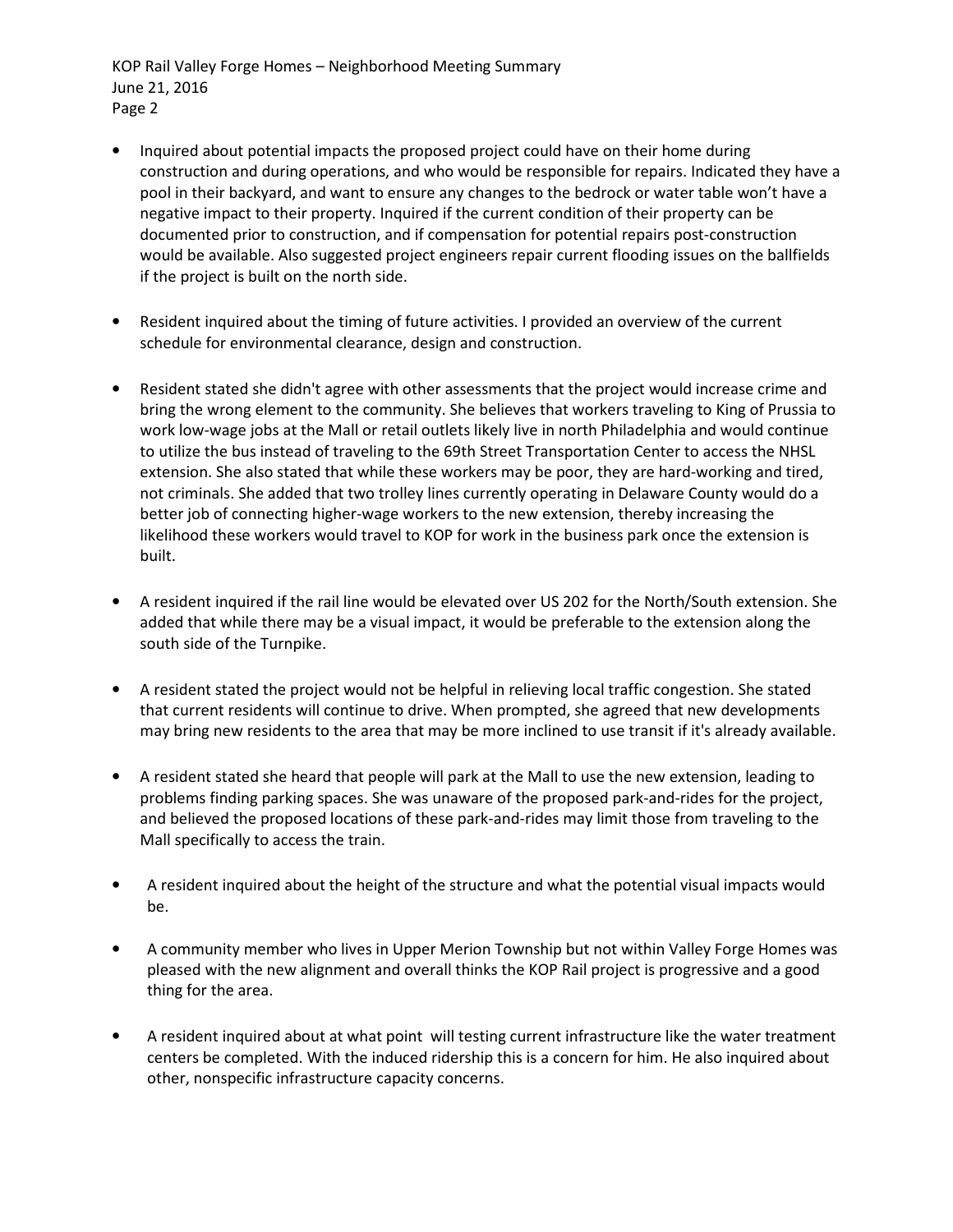KOP Rail Valley Forge Homes – Neighborhood Meeting Summary June 21, 2016 Page 3

- A resident observed that the KOP Rail extension would connect nicely to the trolleys that run in Delaware County.
- A resident asked if we could give him a better indication of what we could see from his backyard, as we are doing with some of the residents that were part of the backyard visits.
- A resident inquired about how the project can ensure up front that any damage caused by construction or operation is paid for by SEPTA.
- Several residents stated their preference for an open question and answer session, instead of discussions at the display boards, and were concerned that all questions/comments were not being captured.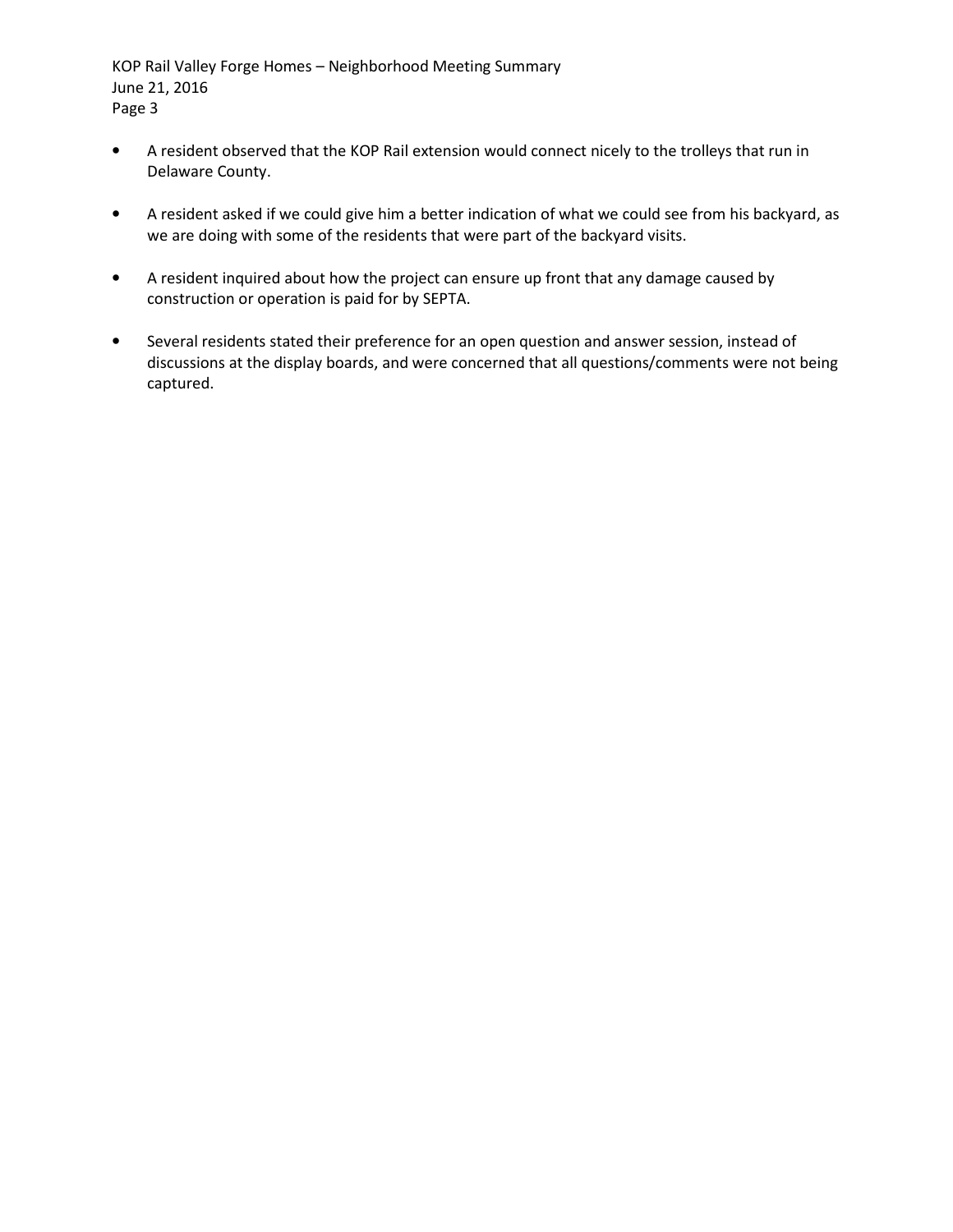

## NORRISTOWN HIGH SPEED LINE EXTENSION STUDY DRAFT ENVIRONMENTAL IMPACT STATEMENT (DRAFT EIS)

## King of Prussia Rail Project Brandywine Village – Neighborhood Meeting June 29, 2016, 7 p.m.

On June 29, 2016, SEPTA held a meeting for residents of the Brandywine Village neighborhood in Upper Merion Township to present the latest information related to the King of Prussia Rail project and provide an opportunity for public feedback. The meeting included a PowerPoint presentation that provided an overview of the project, as well as alternatives considered to date, as well as plans displays depicting the latest engineering design alignment alternatives along the PA Turnpike right-of-way. Following the presentation, SEPTA opened the floor to public questions and comments. The following is a summary of questions and comments that were expressed during the Q&A:

- 1. Does your consulting firm group continue on through the FEIS and engineering?
- 2. Instead of rail, have other options been looked at like running natural gas buses? The way I see it is at the end is the casino and the mall. What is driving this project? We're road choked as it is. I do not want a train breaking down above my house and police and emergency personal will need to come into my backyard. As residents, why do we have to take this project on? I want to see something else other than rail.
- 3. Look at Upper Darby and the area around 69<sup>th</sup> street.
- 4. The NHSL was in the areas before people moved in and knew what they were moving in, into.
- 5. Why can't you use Abrams Yard? What about elevating your structure over the current rail lines. (Norfolk Southern's rail)
- 6. Wouldn't the alignment be better if you ran under US 202?
- 7. Did you consider improving bus routing? Have you considered other improvements like Hughes Park station or Gulph Mills station?
- 8. Where does the term "Locally Preferred Alternative" come from? I do not believe this is the locally preferred alternative and would like you to stop using that term.
- 9. Your line is running over/along our drinking water source.
- 10. What about running the rail line along the river and use the nature trail to the north? Why wasn't that option explored?
- 11. The height of the structure will impact us since the rail line will be so high. I prefer the at-grade option. I do not want my town to fall apart because of this rail line.
- 12. I was at the meeting in March. What made caused this alignment change? Was it the Valley Forge Homes meeting? Both of the neighborhoods are going to see it.
- 13. Could you revisit looking at the Abrams Yard route and use the industrial park from the west? I hope you studied this option already.
- 14. What about using the road to nowhere from Bridgeport and come in from the west? Use the back part by the river.
- 15. When the rail line crosses Allendale, how high will it be? Watch all the cars run into the pillars.
- 16. Is the voting by DVRPC, UMT Supervisors, etc. anonymous?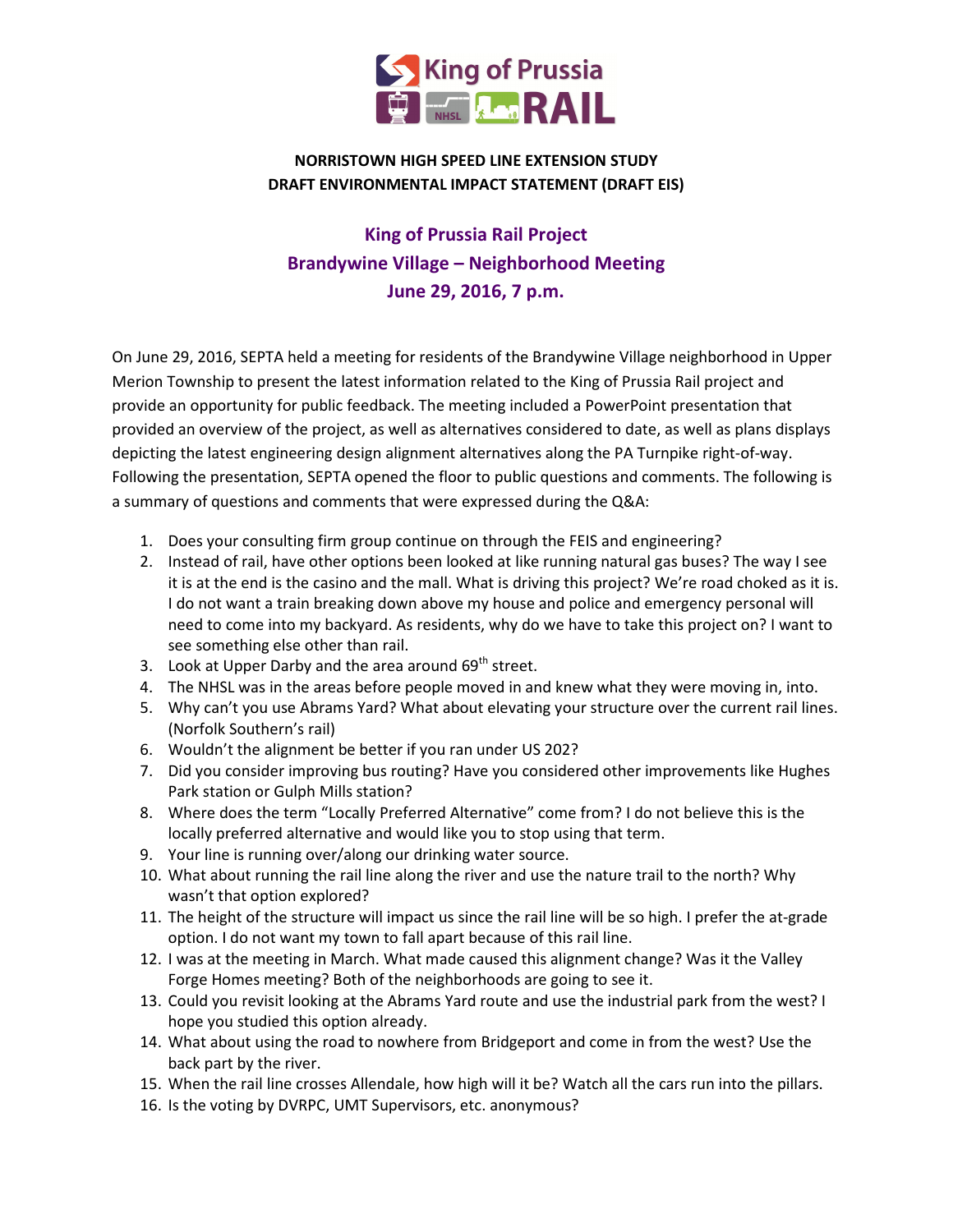KOP Rail Brandywine Village – Neighborhood Meeting Summary of Comments June 29, 2016 Page 2

- 17. Does SEPTA pay the consultant fees? This doesn't benefit the residents.
- 18. Are you going to cut off bus service?
- 19. Will the rail line need more local buses?
- 20. I didn't know anything about these meetings. Your notification to the residents was not good.
- 21. What is the deal with going over 202? Where is it running to and from?
- 22. I do not like the at-grade option. I am confused about the options. My concerns include noise, pets, children, accidents, etc. Have you looked at the cost of catastrophes?
- 23. All I hear is that you are making it more convenient for 6,000 bus riders.
- 24. I heard six (6) new N5 cars were purchased for this project. Is that true?
- 25. Is Rambler is extending its hours and changing the route for KOP Rail?
- 26. (References the Economy League report) Why did they only release positive impacts? What about the noise, crime and changes in property value?
- 27. Val Arkoosh has been named as the chairwoman to the board of DVRPC.
- 28. Can you bring a 3D version of the alignment to the next meeting?
- 29. Can you test the route out before you build this? Can you use buses to simulate the route to see if people will use it?
- 30. How much does 6,000 people bring into the area? Why don't we get paid off?
- 31. Is there a study on how many people travel on route 422?
- 32. I didn't know about the March public meeting. What is the purpose of this project?
- 33. What about using all the abandoned rail? (i.e. Norfolk Southern's rail)
- 34. How many homes are being displaced when the rail goes across 202?
- 35. How many of the 9500 riders are already transit riders?
- 36. It doesn't make sense. If more rail leads to less congestion then the buses will be able to travel.
- 37. We need to talk to our Supervisors.
- 38. Do stakeholders get a vote? What is the first entity that gets to vote?
- 39. I don't think this will alleviate congestion.
- 40. Neither option, over nor under 202, are good options. I am concerned about snow falling from the rail onto 202.
- 41. How far from the rail do you study the effects of vibration, noise, etc.? I think you should go  $\frac{1}{4}$  -½ mile. You'll be blasting rock.
- 42. What's the barrier up to the backyard? What will you do for them? Noise walls?
- 43. It was a nightmare during I-76 construction. Homes will be affected. Your FAQs say otherwise. What about Brandywine Village and Valley Forge Homes? You're taking properties. We need more information on property takings. I don't think we are going to know about property takings until it is too late.
- 44. I want some clarity on the voting process. If the UMT Supervisors vote no can the project still move forward?
- 45. I am a former regional rail rider and I've ridden other lines of SEPTA. The system is in disarray. For \$1.2 billion let's see how it is being addressed and what can be fixed.
- 46. I don't care about a 3 seat burden. I don't want the rail line.
- 47. (Question directed to Bill Jenaway) If the money is there how do you stand?
- 48. Valley Forge Homes (new neighborhood near Wegmans) has no access to the rail line.
- 49. Build a mall in Philadelphia if SEPTA has all that money!
- 50. How many transit riders come to shop versus work?
- 51. Has the turnpike approved this plan?
- 52. There was just a large sinkhole on the Brandywine Village side along the turnpike.